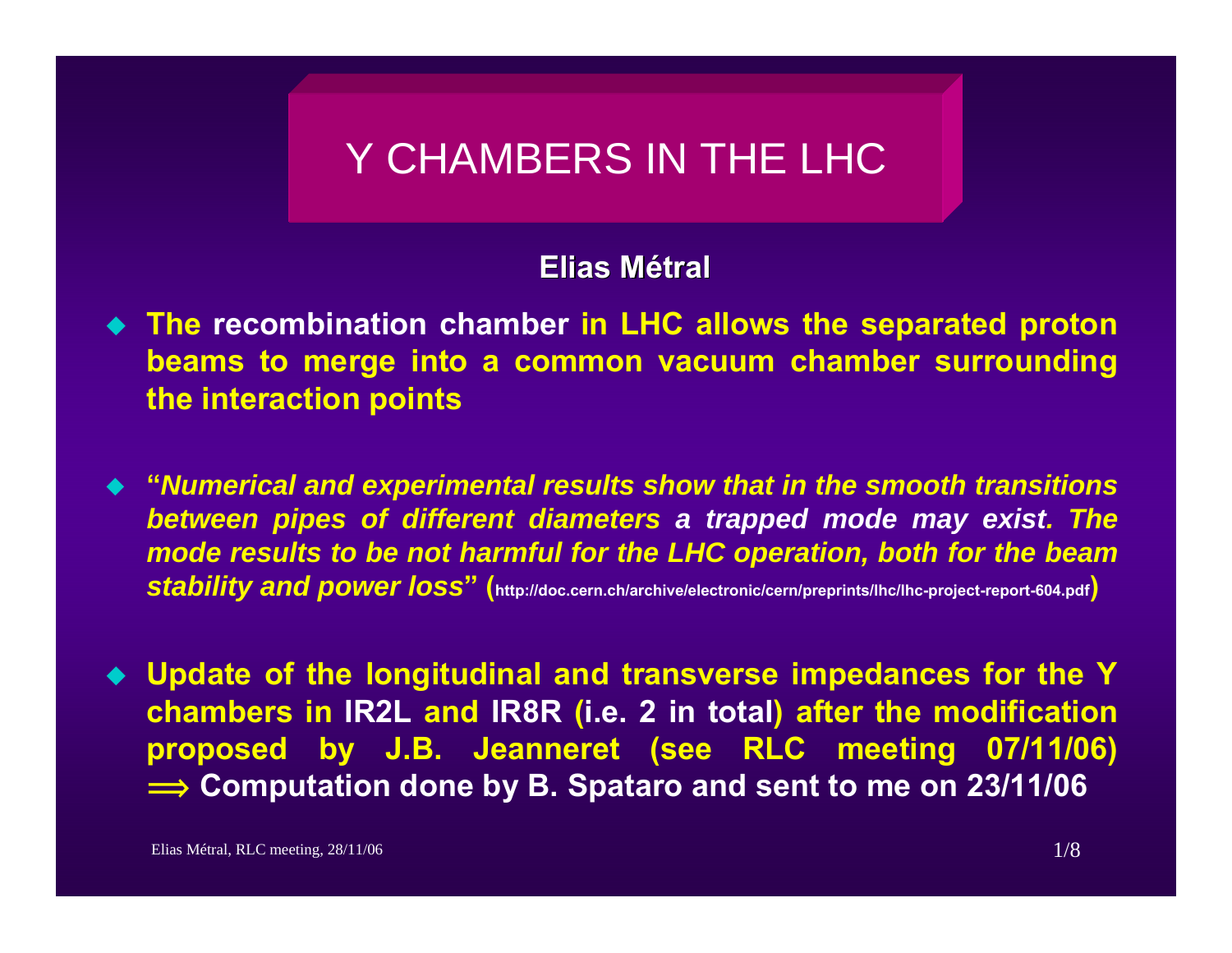## **Summary of the previous results (1/3)**

**[http://doc.cern.ch/archive/elect http://doc.cern.ch/archive/electronic/cern/preprints/lhc/lhc ronic/cern/preprints/lhc/lhc-project project-report-604.pdf] 604.pdf]**

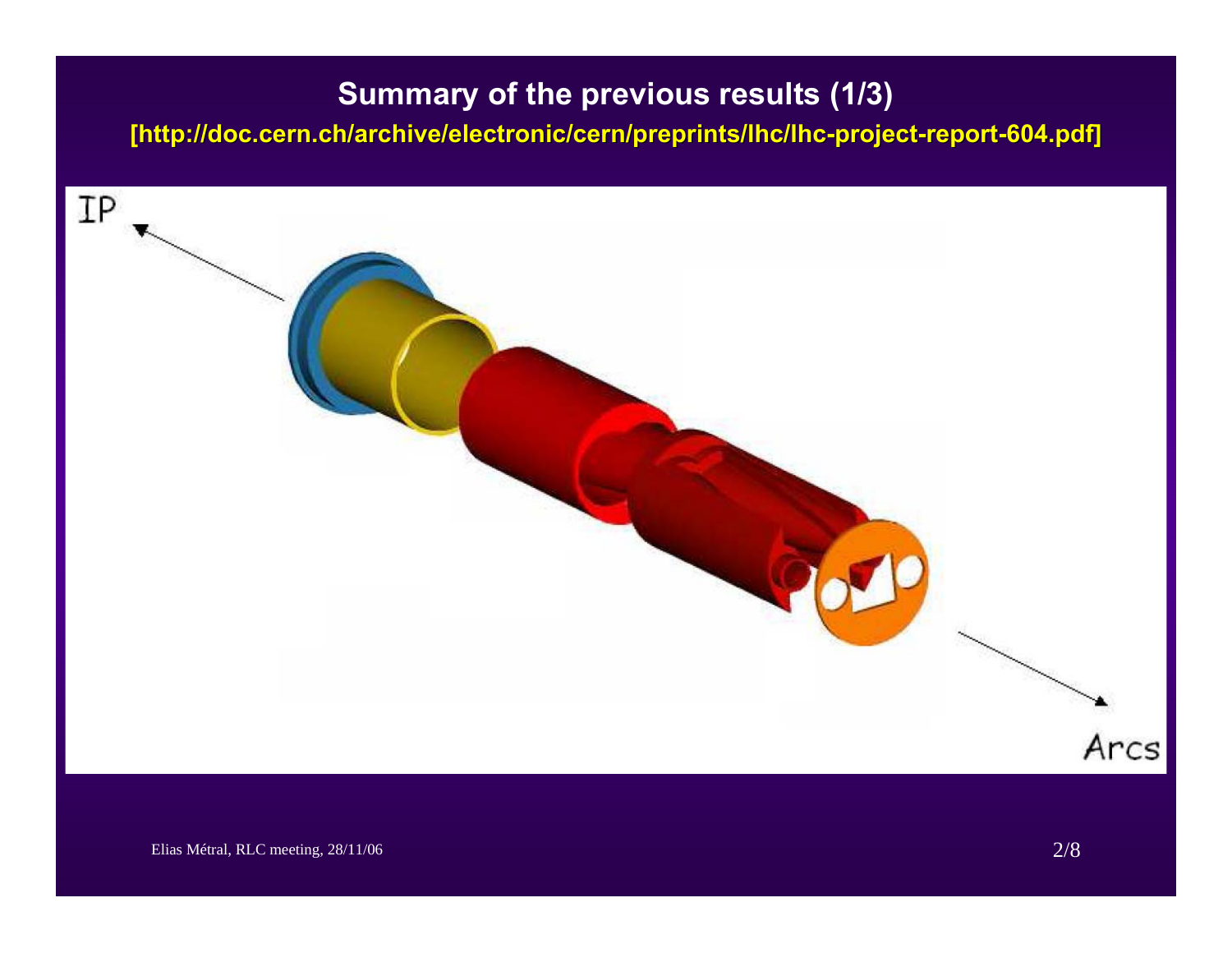#### **Summary of the previous results (2/3)**

**[http://doc.cern.ch/archive/elect http://doc.cern.ch/archive/electronic/cern/preprints/lhc/lhc ronic/cern/preprints/lhc/lhc-project project-report-604.pdf] 604.pdf]**



Figure 2: Relevant geometry for the Y-junction. The upper picture shows the model used in the MAFIA simulations (circular geometry). The cross sections are shown in the lower picture  $(L = 852 \, mm, l = 260 \, mm, d = 54 \, mm, D = 180 \, mm)$  where the arrow indicates Elias the path of the exciting beam.  $3/8$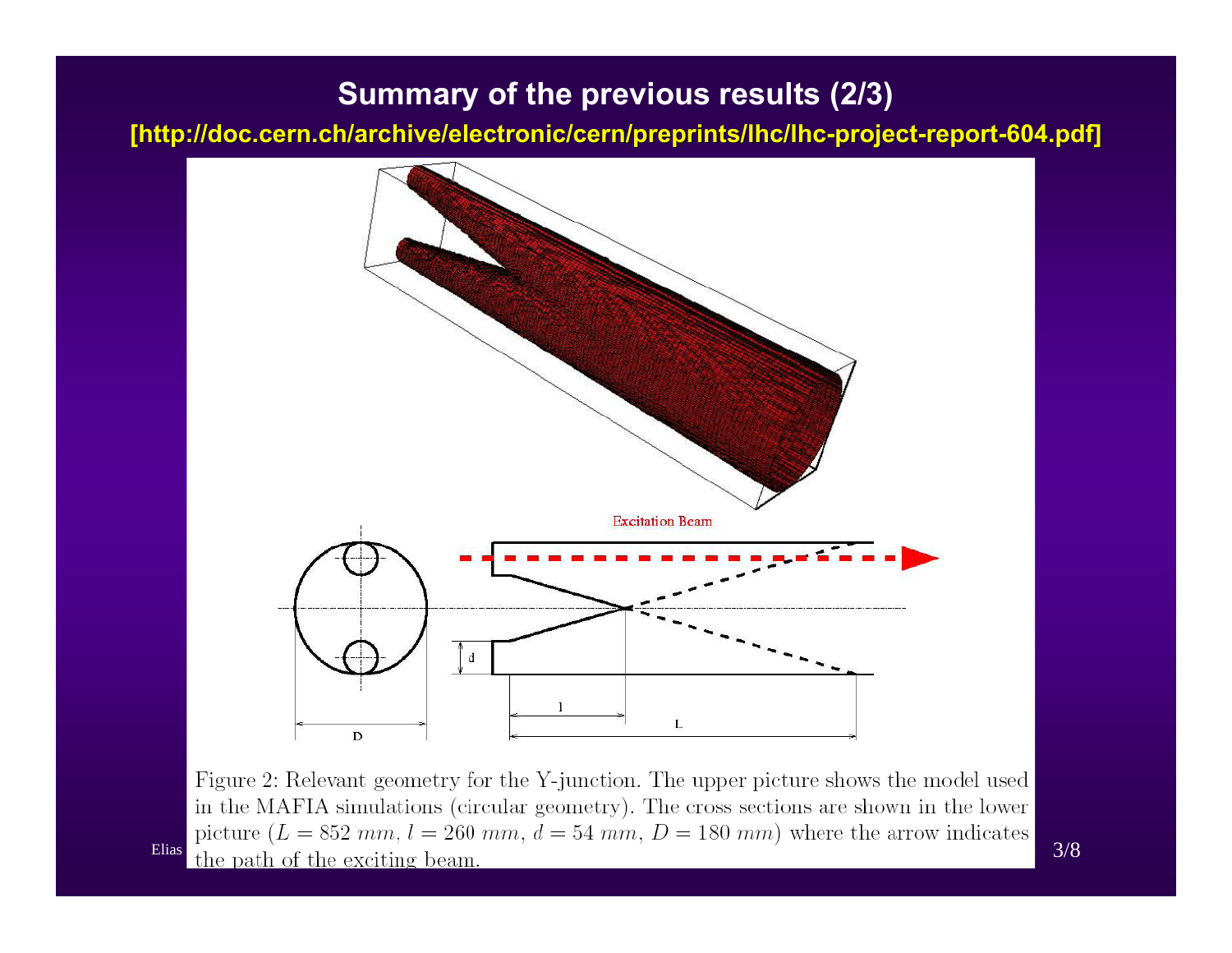#### **Summary of the previous results (3/3)**

**[http://doc.cern.ch/archive/elect http://doc.cern.ch/archive/electronic/cern/preprints/lhc/lhc ronic/cern/preprints/lhc/lhc-project project-report-604.pdf] 604.pdf]**



Figure 8: Real part (solid line) and imaginary part (dashed line) of the impedance for the Y-chamber (actual structure, circular shape).

The existence of a weak trapped resonance around at 4.5 GHz is clearly shown; the cut-off frequencies for TM modes of the combined chamber are 1.06 GHz and 4.42 GHz for the smaller tubes. It also confirmed that the smoother transition introduced by the metal sheet with parabolic edge, allows the mode to propagate in the wider common chamber. The residual mode should not be a concern to the beam dynamics; in fact it is characterised by a small  $R/Q$  value, its frequency is high compared to the LHC bunch spectrum (nominal r.m.s bunch length of 7.5 cm) and therefore the excitation of this mode is weak. The broad band impedance [5] of this mode is also very small, namely  $Z/n$ 

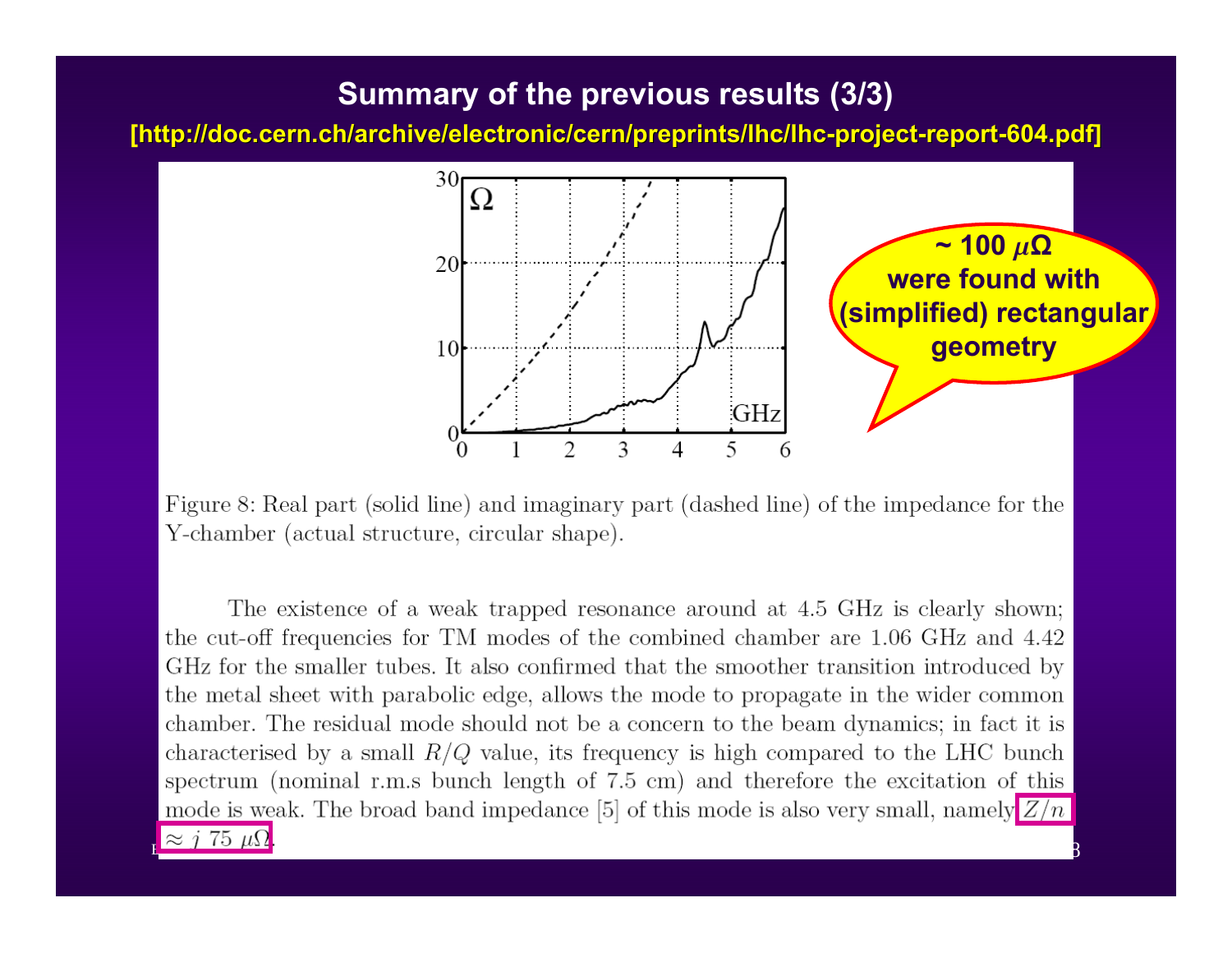#### **In the LHC Design Report**

## **"***The inductance of each of the 8 recombination chambers (Ychambers) is 1.5 nH. Total length of the unshielded bellows is 2.6m (0.36m in Alice, 0.6m in CMS, 0.75m in ATLAS, and 0.9m in LHCb) giving an inductance of 65 nH***"**

Table 5.4: LHC broad-band impedance budget. The first three columns report element name, latest relevant reference, and inner vertical aperture  $b$  in mm. The last two columns give the effective longitudinal and transverse impedance in the vertical plane, the latter being multiplied by  $\beta/\langle \beta \rangle$ , where  $\langle \beta \rangle = 70$  m.

| element                              | Ref.   | $\boldsymbol{b}$ | Im(Z/n)  | $\text{Im}(Z_{\perp})$ |                                       |
|--------------------------------------|--------|------------------|----------|------------------------|---------------------------------------|
|                                      |        | mm               | Ω        | $M\Omega/m$            |                                       |
| Pumping slots                        | $[23]$ | 18               | 0.017    | 0.5                    |                                       |
| BPM's                                | $[24]$ | 25               | 0.0021   | 0.3                    |                                       |
| Unshielded bellows                   |        | 25               | 0.0046   | 0.06                   |                                       |
| Shielded bellows                     |        | 20               | 0.010    | 0.265                  |                                       |
| Vacuum valves                        |        | 40               | 0.005    | 0.035                  |                                       |
| Experimental chambers                |        | -                | 0.010    | Ξ.                     |                                       |
| RF Cavities (400 MHz)                |        | 150              | 0.010    | (0.011)                |                                       |
| RF Cavities (200 MHz)                |        | 50               | 0.015    | (0.155)                |                                       |
| Y-chambers (8)                       | $[25]$ |                  | 0.001    |                        |                                       |
| BI (non-BPM instruments)             |        | 40               | 0.001    | 0.012                  |                                       |
| space charge $@$ injection           | $[2]$  | 18               | $-0.006$ | 0.02                   |                                       |
| Collimators $@$ injection optics     |        | $4.4 \div 8$     | 0.0005   | 0.15                   | $= 8 \times -0.1$ m $\Omega$          |
| Collimators $@$ squeezed optics      |        | $1.3 \div 3.8$   | 0.0005   | 1.5                    | $\approx$ 0.8 m $\Omega \approx$ 1 m! |
| TOTAL broad-band @injection optics   |        |                  | 0.070    | 1.34                   | in total                              |
| TOTAL broad-band $@$ squeezed optics |        |                  | 0.076    | 2.67                   |                                       |

**<sup>ª</sup> 1 mΩ**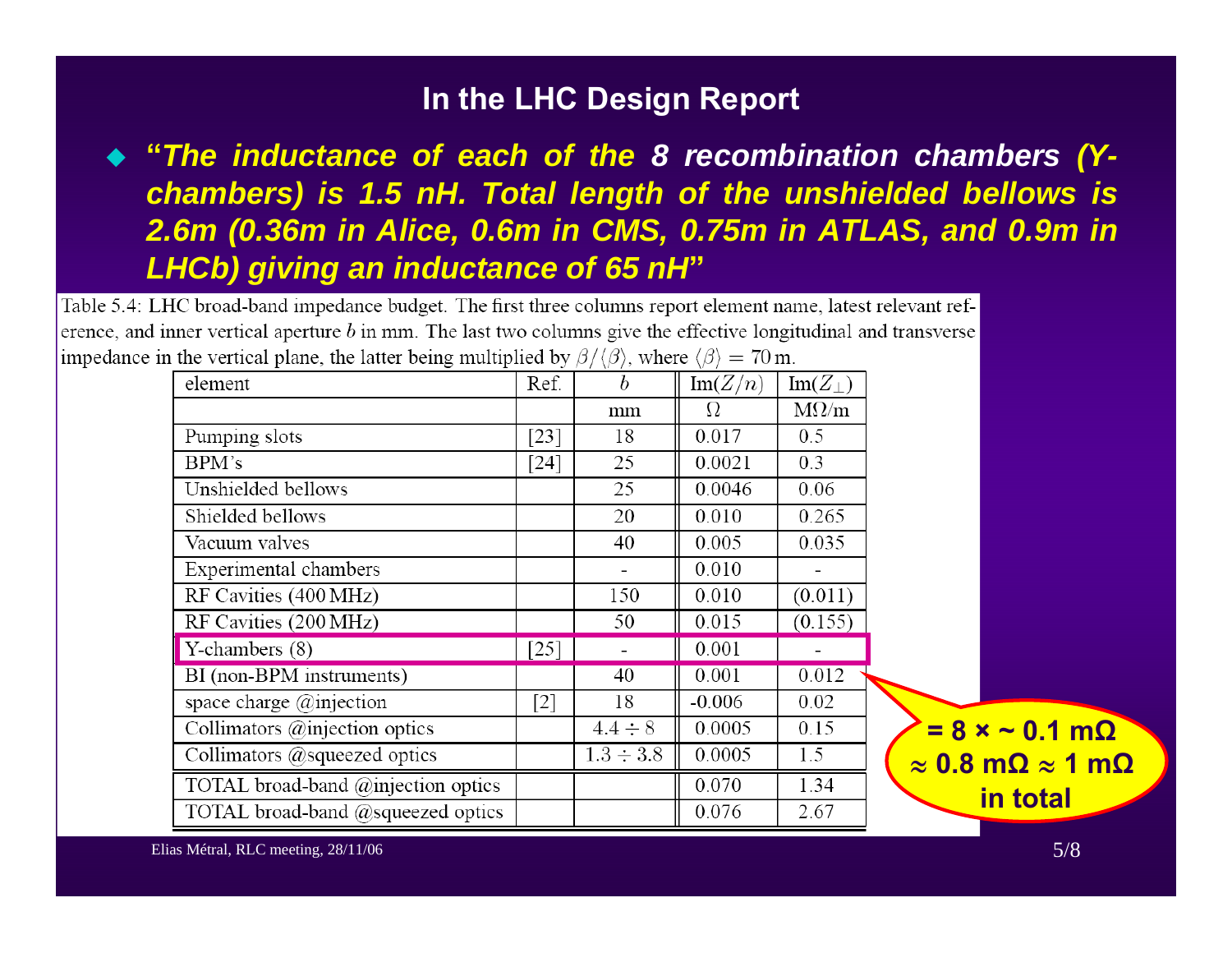**New results from B. Spataro with the new geometry (1/2)**

**î Results with rectangular cross-section (no significant difference expected with round one, which will be simulated later)**

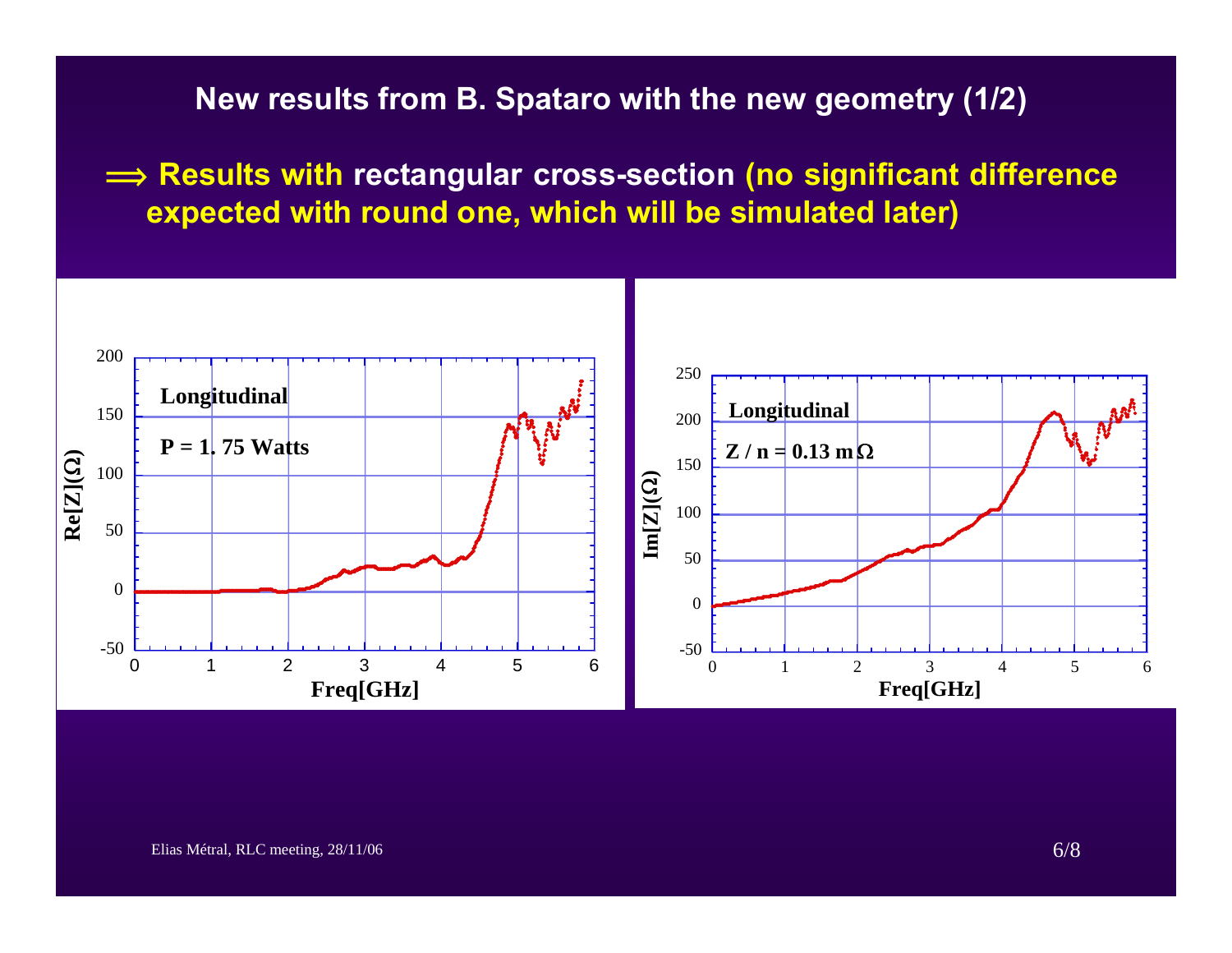## **New results from B. Spataro with the new geometry (2/2)**